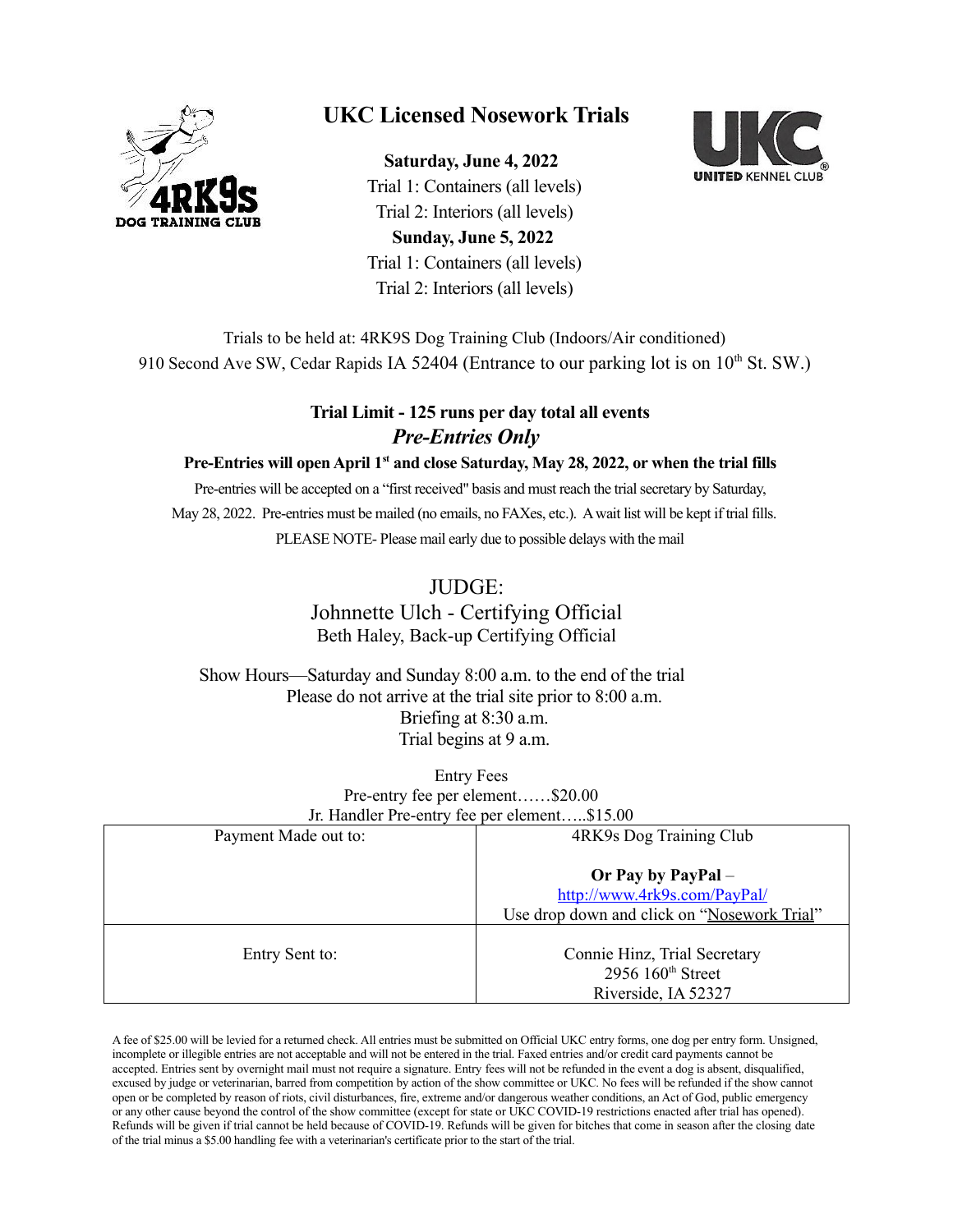This is a tentative running order. The running order is subject to adjustment or change based on the actual number of entries received and/or weather conditions.

To limit the number of persons at the trial site, start times for the various element levels will be sent with final confirmation letters on Thursday, June 2.

| Same running order SATURDAY/SUNDAY                                               |  |
|----------------------------------------------------------------------------------|--|
| Novice - Trial 1 Containers and Trial 2 Interiors back-to-back searches          |  |
| Advanced - Trial 1 Containers and Trial 2 Interiors back-to-back searches        |  |
| Superior - Trial 1 Containers and Trial 2 Interiors back-to-back searches        |  |
| Master / Elite - Trial 1 Master Containers, followed by Trial 1 Elite Containers |  |
| Master/Elite - Trial 2 Master Interiors, followed by Trial 2 Elite Interiors     |  |
|                                                                                  |  |

Trial Chair – Robert Ulch Email: trial[chair4RK9s@gmail.com](mailto:trialchair4RK9s@gmail.com) 319-213-2897

Trial Secretary—Connie Hinz

Mail entries to Connie Hinz, Trial Secretary, 2956 160<sup>th</sup> Street, Riverside, IA 52327 For questions, Email: [sniffydog4rk9strialsecretary@gmail.com](mailto:sniffydog4rk9strialsecretary@gmail.com) Phone: 319-330-3656

## **Officers of the Club:**

President Allie Perry The Membership Secretary Gary Warner Vice President Helen Venneman Obedience Coordinator Lisa Fuglaar Treasurer Kathy Stepp **Agility Coordinator Lou Ann O'Malley** 

#### **Trial Information**

Move-ups will be allowed. Move-ups for Saturday's trials must be received by the Trial Secretary by Tuesday, May 31, 2022. Move-ups for Sunday must be turned into the trial secretary before you leave on Saturday.

Handlers need to plan to work from vehicles. Running of vehicles in parking lot will not be allowed.

Please remember to bring face mask, water, sun shades/screens, fans and items to keep you and your dog(s) cool. The parking area is not shaded. No camping or overnight stays at Trial Site.

**COVID-19 ADVISORY:** Masks will be required at all times indoors and also outdoors whenever 6-foot social distancing cannot be maintained. Please bring your mask.

#### **Notice to Exhibitors**

 "A" Section Classes - This section is open to all exhibitors and dogs that have not earned a title in the element in which they are entering or equivalent title in another organization. The exhibitor must own the dog entered or be a member of the owner's household or immediate family. Once the dog has earned the title they may no longer compete in the "A" section. No licensed or professional dog trainer or Nosework instructor, regardless of the person's status as an amateur or professional, may compete in this section. No